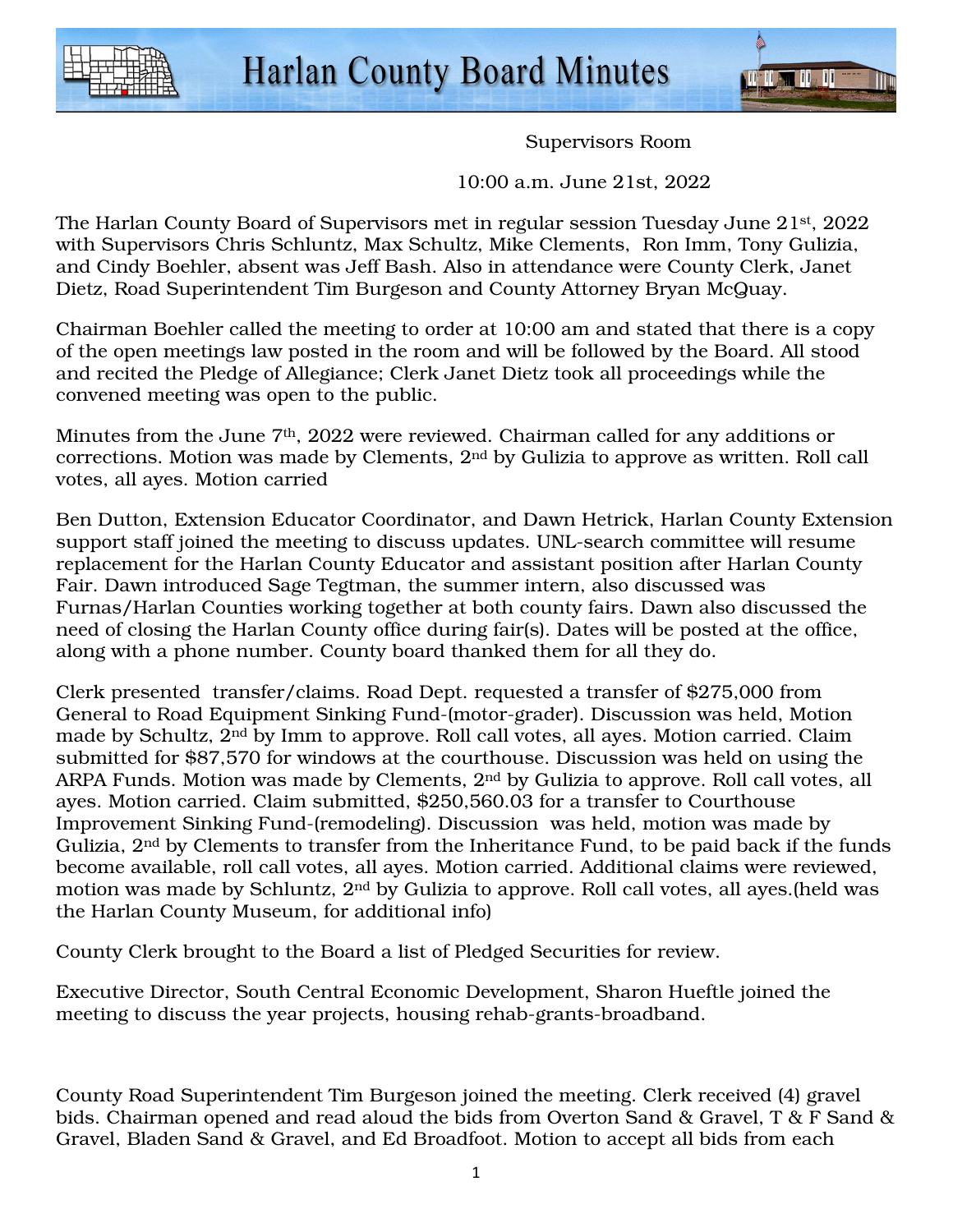



company was made by Gulizia, 2nd by Schluntz. Roll call votes, all ayes. Motion carried. Additional discussion was held on spraying/mowing/culvert work.

County Clerk requested to amend Resolution 2013-3 to read, Agenda items, supporting documentation/payroll claims/vendor claims/due to office by 10:00 am Thursday before the regular board meetings.(instead of Fridays, Clerks office is requesting additional time), also emailing the Clerk with agenda requests by 10:00 am Thursdays.

Resolution 2022-#7 was brought to the board, (setting guidelines for Board of Equalization-Protest Hearings.) Motion was made by Clements. 2nd by Schluntz to approve. Roll call votes, all ayes. Motion carried.

County Attorney discussed the City of Alma Wellhead interlocal, Union Contract, and moving into the courthouse.

At 12:30 pm, Chairman called for motion to adjourn Imm so moved, 2nd by Schluntz. Roll call votes, all ayes. Motion carried. At 1:00 pm, Chairman called for a motion to re-open the meeting, and pay the claim to Harlan County Museum, so moved by Schluntz, 2nd by Schultz. Roll call votes, all ayes, motion carried. CPA Bob Dunaway joined the meeting to discuss the 2022-2023 budget. Discussion was held on hospital bond fund, levy, property tax request, valuation. Clerk will try to have the blank budget sheets, for all dept heads at the July 5th meeting. Motion made by Schultz, 2nd by Clements to adjourn at 3:45 pm.

(harlancounty.ne.gov)

Attest

Janet Dietz, County Clerk Cindy Boehler, Chairman

## GENERAL FUND

Aliese Bowman, mileage, \$117.00; Amax Contractors Inc, tiles, \$4,800.00; Anderson, Klein, Swan & Brewster, ct. appt. atty, fees, \$1,854.00;Sandra Artz, mileage, \$243.00; Cynthia Boehler, mileage, \$135.72; Calkins Law Office, ct. appt. atty. fees, \$327.75; CMH Interiors, supplies, \$2,422.76; Communications Engineering, Inc, equipment, \$1,787.35; Daake Law Office, ct. appt. atty. fees, \$712.50; Dietz CNC, \$110.00; Janet Dietz, mileage, \$117.60; Eakes Office Solutions, contract, \$205.22;Graham Tire Company, service, \$163.75;Harlan County Health Systems, meal/laundry, \$764.84;Harlan County Museum, \$7,000.00;Harlan County Journal, ads, \$190.31; Harlan County Treasurer-transfer to road